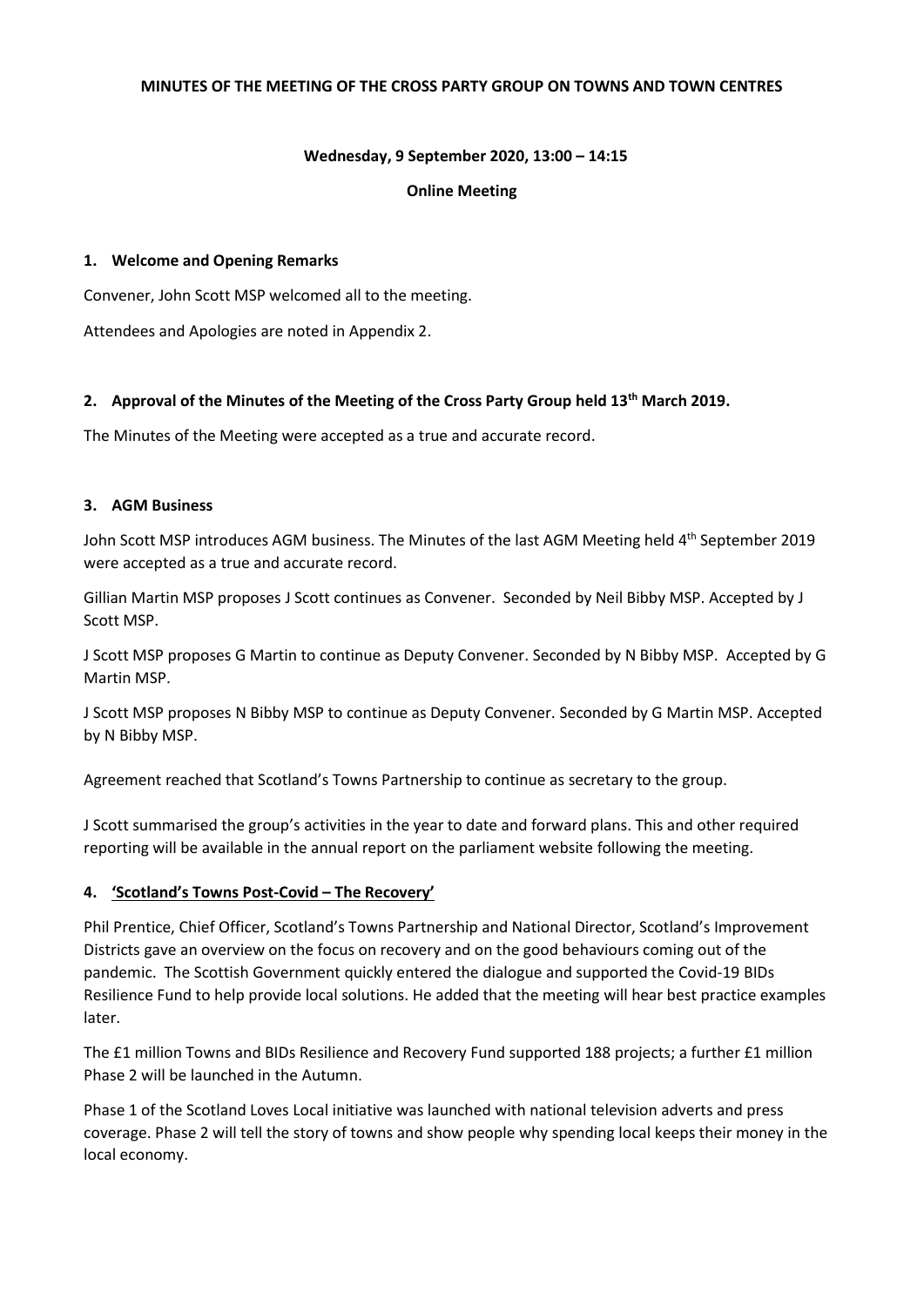### 4.1 **Danielle McCrorie-Smith, Go Forth Stirling BID**

Danielle McCrorie-Smith gave a summary of what the Stirling BID has been doing to support businesses throughout the pandemic:

- Various groups came together to form a local partnership to provide one central source of information,
- Set up an online training portal offering two courses per month to all business whether or not they were BID members,
- Established a virtual High Street to promote businesses throughout the pandemic,
- Developed a business directory,
- Set up an e-commerce initiative grant scheme which offered match funding to businesses.

Moving on to the reopening phase in July, GO Forth Stirling:

- Delivered 1500 items of PPE to businesses,
- Produced customer notices and risk assessments for business,
- Produced hospitality check list guidelines,
- Spread the message that Stirling is open for business,
- Supported the Scotland Loves Local campaign,
- Supported virtual events in Stirling.

What's next for Stirling? The BID has started an Independent Stirling Campaign to follow on from the Scotland Loves Local campaign and are tackling the issue of vacant units.

### **4.2 Caroline Warburton, VisitScotland**

VisitScotland is the national tourism organisation working closely with STP on the Scotland Loves Local campaign.

Towns and tourism are inextricably linked and help many communities through direct spending which supports both the wider community and the supply chain. Towns are an important part of the visitor experience whether food and drink, accommodation, live music and the arts, visitor attractions, all have been affected over recent few months.

In Scotland, VisitScotland has:

- Traditional towns such as spa and coastal towns, for example, Pitlochry, Oban and Callendar,
- New opportunities such as cruise ships in Kirkwall, Invergordon, and Inverclyde,
- Regeneration in Falkirk and Dunfermline,

The Scottish Energy Response Group brought together a number of agencies and a plan was quickly developed with four key areas: respond, reset, restart and recover

Some key projects include:

- a destination and sector support fund, 81 projects were supported to the value of £500,000,
- a visitor charter to encourage business to support the local economy,
- a good to go scheme, to date over 6500 businesses have signed up,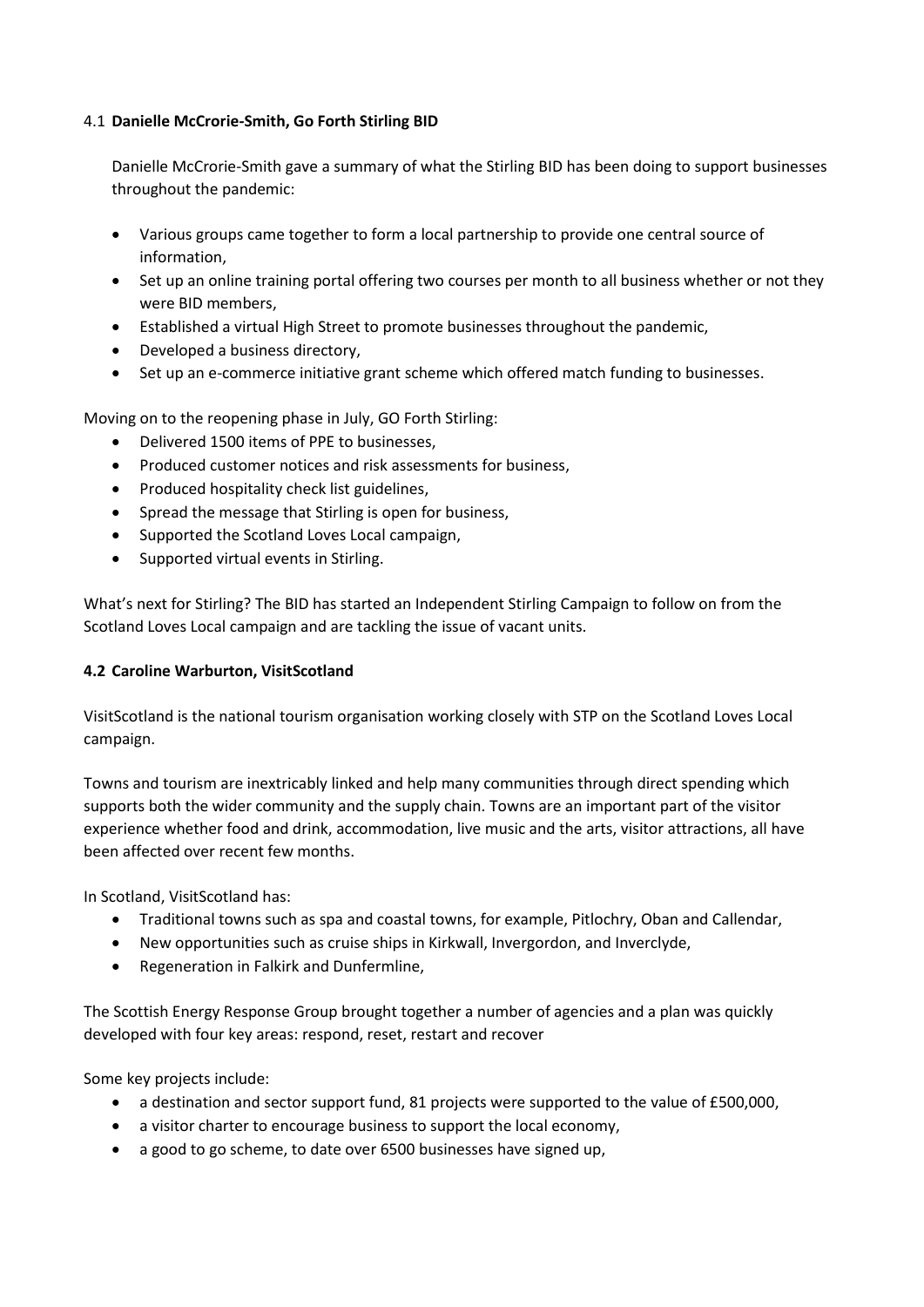• focus on key areas such as connectivity, public services, development of public spaces, showcase local arts and crafts

## **4.3 Debbie McCallum, Tourism St Andrews**

This group is a volunteer association that was set up in 2015 and has 150 members. The group works closely with the St Andrews BID and their main focus is to inform businesses and encourage engagement and collaboration.

The group maintained contact with local businesses through the pandemic and supported the Covid Response Group.

The group formulated the Stay Safe St Andrews Campaign and received funding from VisitScotland working with 300 local businesses including the University to create a charter to make the town a safe and secure place to live, work and visit.

## **5. Questions**

- 1. Question for Scotland's Towns Partnership Have they considered complementary currencies to help businesses with cashflow? And beyond existing advertising campaigns, what initiatives are envisaged to encourage shoppers back to the high street? PP replied that part 2 of the Scotland Loves Local campaign will create a national platform to support local currencies which can only be redeemed with the local economy. The campaign will create advertising platforms with partners already lined up.
- 2. Question for Danielle McCrorie-Smith Why have 29% of businesses not got a web presence? DMcCS replied that some businesses have had no need for an online presence and some have not been open to it. The BID has said they are willing to step in and assist if required.
- 3. Question for all What do you all think about each town having access to a standardised mobile app? PP said there is potential for a national dialogue. Stirling have a number of individual apps but can see the need for a Scotland wide app. CW said VS would need to know what the app is for – is it for local people or for visitors. In her opinion, the simpler the better.
- 4. Question for DMcC-S There is no funding available for the Musselburgh business group, what advice can Stirling offer? DMcC-S said she would be happy to have a conversation offline.

### **6. Summary**

PP finished the meeting by outlining the Town Centre Review which will focus on resilience and recovery. Phil noted that it's important not to take an eye off the longer term. Professor Leigh Sparks, Chair of Scotland's Towns Partnership, is chairing the Scottish Government review which offers an opportunity to look at best practice. The review should be published November/December.

## **7. Any Other Competent Business and Date of Next Meeting**

There was no other business. John Scott MSP thanked the speakers for a very stimulating conversation, the chat box is full and the STP team will pick up on any questions which have not been answered.

Date of Next Meeting: Wednesday 9<sup>th</sup> December, 13:00-14:30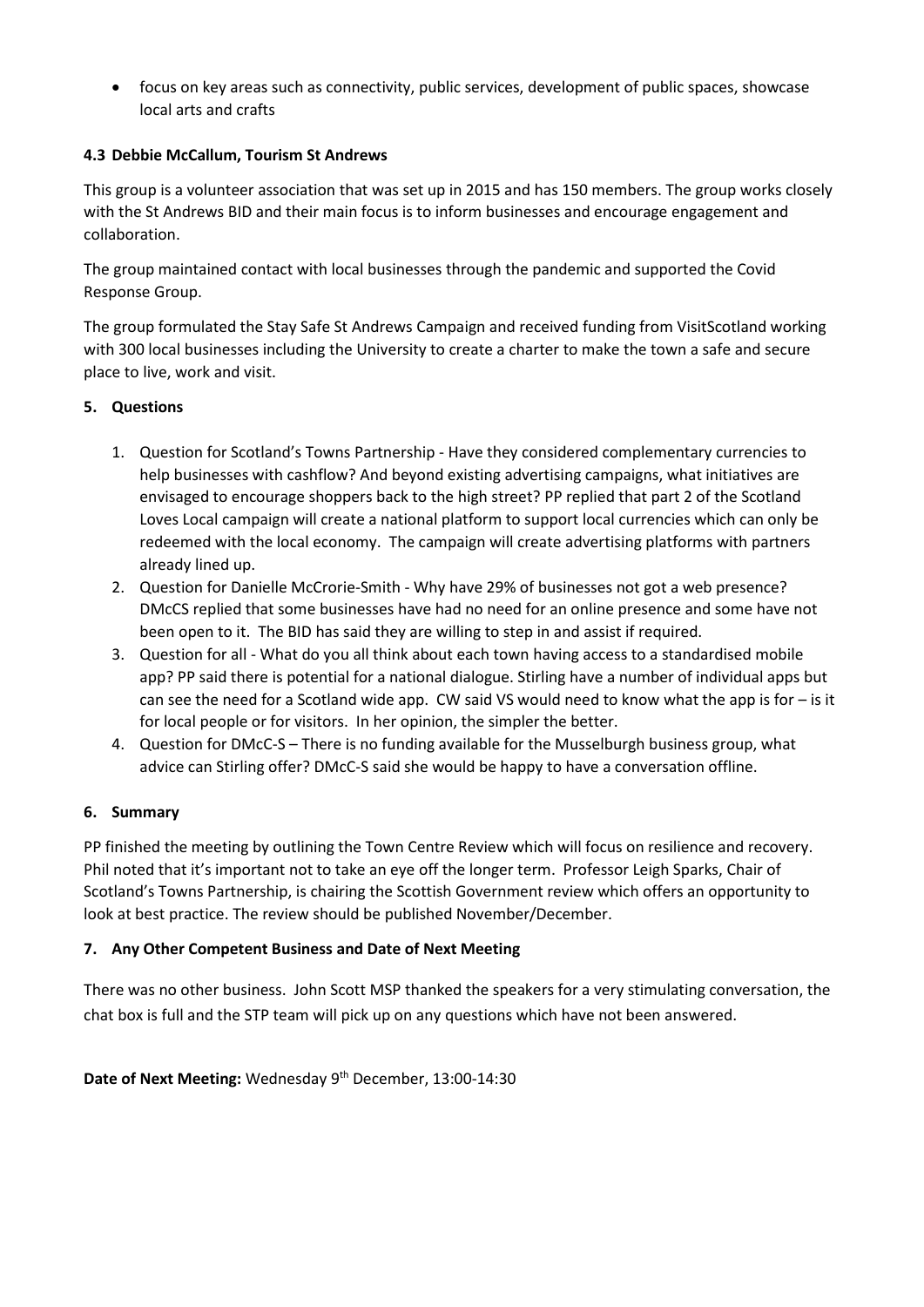# **Cross Party Group on Towns and Town Centres**

13:00-14:15, Wednesday 9<sup>th</sup> September Online Meeting

# **AGENDA**

## **Scotland's Towns Post-Covid – The Recovery**

- 13:00 Welcome and Opening Remarks John Scott MSP, Convener
- 13:05 Minutes of the Meeting of the Cross Party Group held 4 March, 2020

Matters Arising from the Minutes

13:10 AGM Business, including Minutes for the last AGM held 4 September 2019

# *'***Scotland's Towns Post-Covid – The Recovery'**

- 13:15 Phil Prentice, Chief Officer, Scotland's Towns Partnership
- 13:25 Danielle McRorie-Smith, Manager, Go Forth Stirling BID
- 13:35 Caroline Warburton, Regional Leadership Director (East), VisitScotland
- 13:45 Debbie MacCallum, Chair, Tourism St Andrews
- 13:55 Discussion
- 14:10 Any Other Competent Business
- 14:15 Close of Meeting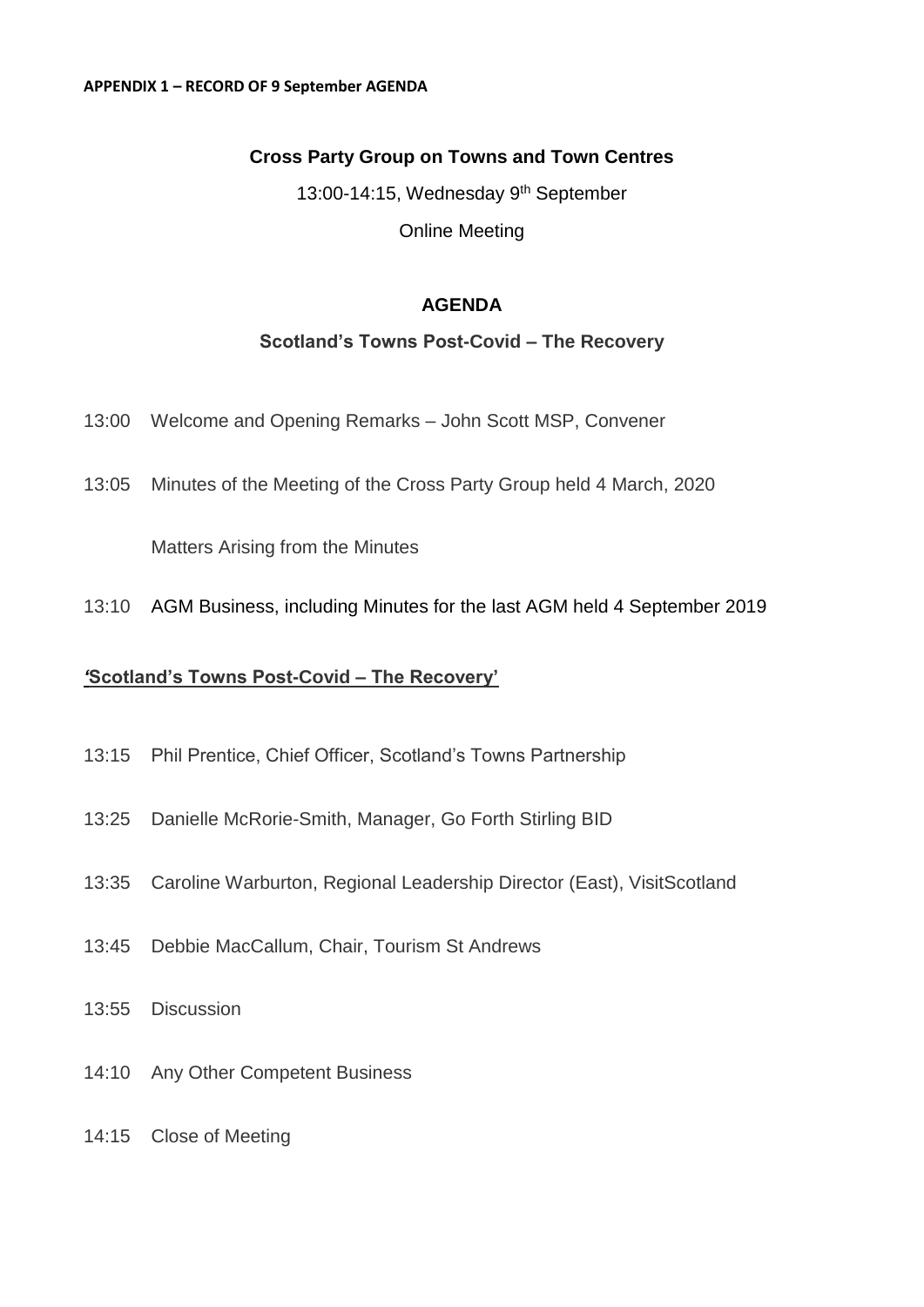## **APPENDIX 2 – ATTENDANCE AND APOLOGIES**

Cross Party Group on Towns and Town Centres Attendance 9 September 2020, 13:00 – 14:15

# **Attendees**

| Maxwell      | Agnew           |                                     |
|--------------|-----------------|-------------------------------------|
| David        | Anderson        |                                     |
| Edward       | Archer          |                                     |
| Sandra       | Benn            |                                     |
| Neil         | Bibby           | MSP                                 |
| Laura        | <b>Blair</b>    | Zero Waste Scotland                 |
| Bill         | Bowman          | <b>MSP</b>                          |
| Joanne       | <b>Boyle</b>    | <b>Scottish Government</b>          |
| Sophie       | <b>Bridger</b>  | Eden Project                        |
| Rhona        | <b>Brown</b>    | <b>Scotland's Towns Partnership</b> |
| Diane        | <b>Brown</b>    | Alloa First                         |
| Gillian      | Bruce           | South Ayrshire Council              |
| Matthew      | <b>Brushett</b> | <b>Audit Wales</b>                  |
| Fiona        | <b>Buchanan</b> | <b>Stirling Council</b>             |
| Claire       | Carpenter       | The Melting Pot                     |
| Duncan       | Clelland        | South Ayrshire Council              |
| Colin        | Clement         |                                     |
| Viv          | Collie          | Vivid Ideas and Solutions           |
| Janice       | Connelly        |                                     |
| <b>Steve</b> | Crawford        | <b>HFM</b>                          |
| Hazel        | Cross           |                                     |
|              |                 |                                     |
| Gemma        | Cruickshank     | Elgin BID                           |
| Ewan         | Curtis          | Glasgow City Council                |
| Shaheena     | Din             | Shelter                             |
| Tom          | Donaldson       | One Dalkeith                        |
| John         | Duffy           |                                     |
| David        | Dunlop          | <b>Glasgow City Council</b>         |
| Andy         | Dunlop          | <b>East Renfrewshire BIDs</b>       |
| Patrick      | Dunne           | South Ayrshire Council              |
| Ewan         | Eccleston       | <b>Glasgow City Council</b>         |
| Jenny        | Elliot          | University of Edinburgh             |
| Jennifer     | Fingland        | <b>Cycling Scotland</b>             |
| Barry        | Fisher          | <b>Keep Scotland Beautiful</b>      |
| Tony         | Fitzpatrick     |                                     |
| Leslie       | Forsyth         | Rediscover Peterhead                |
| Julia        | Frost           | PAS                                 |
| Leys         | Geddes          | <b>Moffat Community Council</b>     |
| Rona         | Gibb            | Paths for All                       |
| Linda        | Gillespie       | <b>DTAS</b>                         |
| Anne         | Grove           | <b>Scottish Government</b>          |
| Emma         | Guy             | <b>Tweed Valley BID</b>             |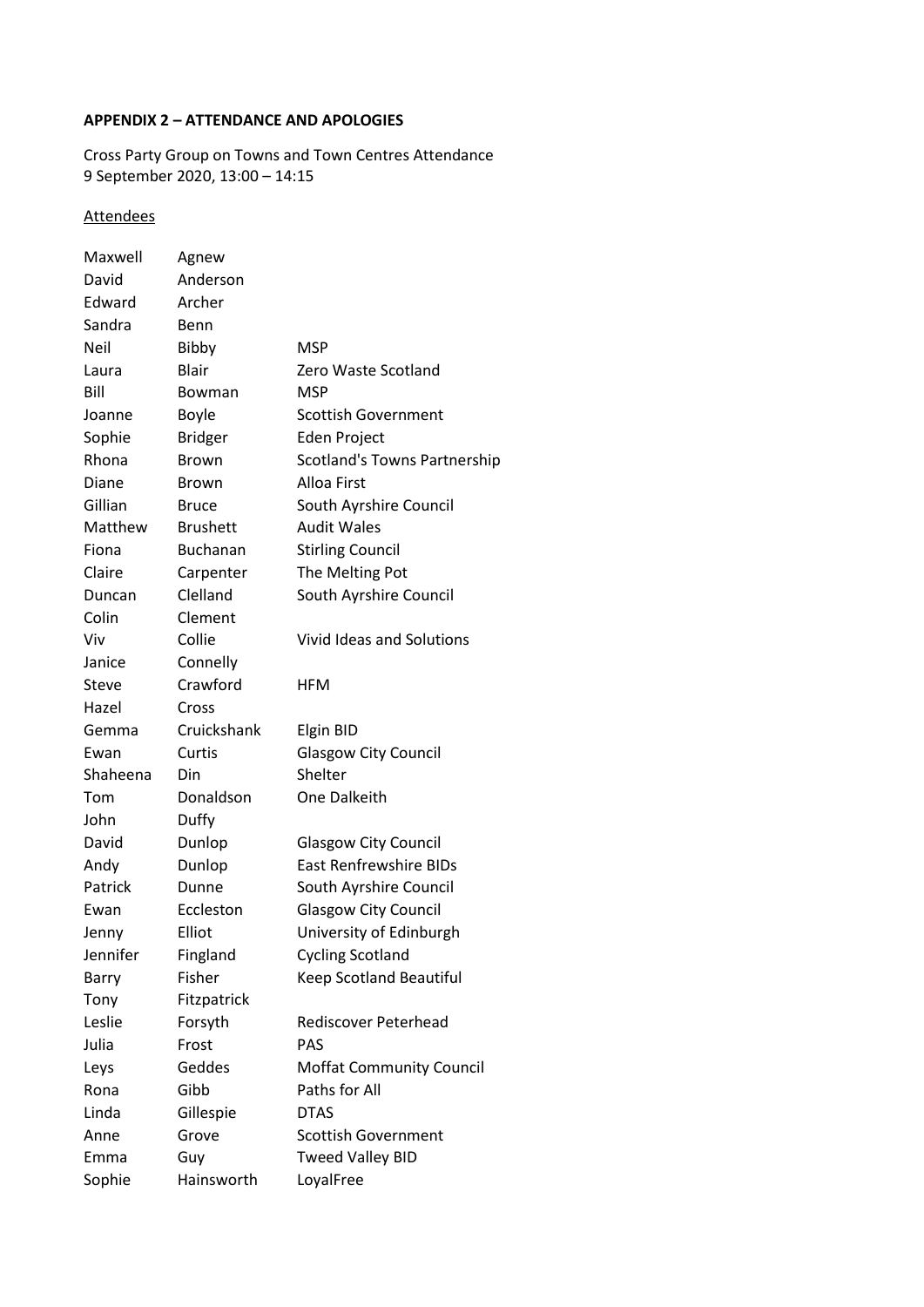| <b>Neale</b>   | Hanvey       | МP                                   |
|----------------|--------------|--------------------------------------|
| Bill           | Harvey       | Scotland's Improvement District      |
| Linzi          | Harvey       | Entourage UK                         |
| Cammy          | Hendry       | Go Forth Stirling                    |
| Stuart         | Hodge        |                                      |
| Lynda          | Holton       | <b>UK Parliament</b>                 |
| Stephen        | Horsburgh    | <b>East Dunbartonshire Council</b>   |
| Lynn           | Hubber       | Local IQ                             |
| Hazel          | Johnson      | <b>Historic Environment Scotland</b> |
| Susan          | Jones        | <b>Renfrewshire Council</b>          |
| Alison         | Jones        | <b>Scotland's Towns Partnership</b>  |
| Davina         | Lavery       | <b>West Dunbartonshire Council</b>   |
| Thom           | Ledingham    | North Ayrshire Council               |
| David          | Logie        |                                      |
| Richard        | Logie        |                                      |
| David          | Lonsdale     | <b>Scottish Retail Consortium</b>    |
| Colin          | Love         | South Ayrshire Council               |
| Debbie         | MacCullum    | <b>Tourism St. Andrews</b>           |
| Sarah          | Macdonald    | <b>Explore Selkirk</b>               |
| Murdo          | Macdonald    | <b>Church of Scotland</b>            |
| Ailsa          | Macfarlane   | <b>BEFS</b>                          |
| Isabelle       | MacKenzie    | <b>Highland Council</b>              |
| Katie          | Mackie       | <b>Scottish Parliament</b>           |
| <b>Steve</b>   | Malone       | Architecutre + Design Scotland       |
| Gillian        | Martin       | <b>MSP</b>                           |
| Del            | Mawdsley     | <b>Welsh Government</b>              |
| Debbi          | McCall       | <b>Scottish Parliament</b>           |
| Stephen        | McConnachie  | Catapult                             |
| Gillian        | McCracken    | <b>Fife Council</b>                  |
| Catherine      | McKay        | <b>East Renfrewshire Council</b>     |
| <b>Barbara</b> | Mcnaughton   | <b>East Ayrshire Council</b>         |
| Audrey         | Michie       | Aberdeenshire Council                |
| Emma           | Miller       | Living Lerwick                       |
| Laura          | <b>Mills</b> | Entourage UK                         |
| Colin          | Moulson      | <b>Dunoon Presents</b>               |
| Rebecca        | Muir         |                                      |
| Rebecca        | Muir         | Scotland's Food and Drink County     |
| <b>Deborah</b> | Murray       | Visit West End                       |
| Michael        | O'Brien      | <b>SSEK</b>                          |
| Andrew         | Ormston      | Drew Wylie                           |
| Bill           | Pagan        |                                      |
| Antonia        | Pompa        | Discover Lanark                      |
| Phil           | Prentice     | Scotland's Towns Partnership         |
| Grant          | Riley        | North Lanarkshire Council            |
| Derek          | Ritchie      | <b>Inverurie BID</b>                 |
| Steven         | Robb         | <b>Historic Environment Scotland</b> |
| Derek          | Robertson    | <b>Green Action Trust</b>            |
| Jo             | Robertson    | AH Fund                              |
| Ewan           | Robertson    | <b>Scotland's Towns Partnership</b>  |